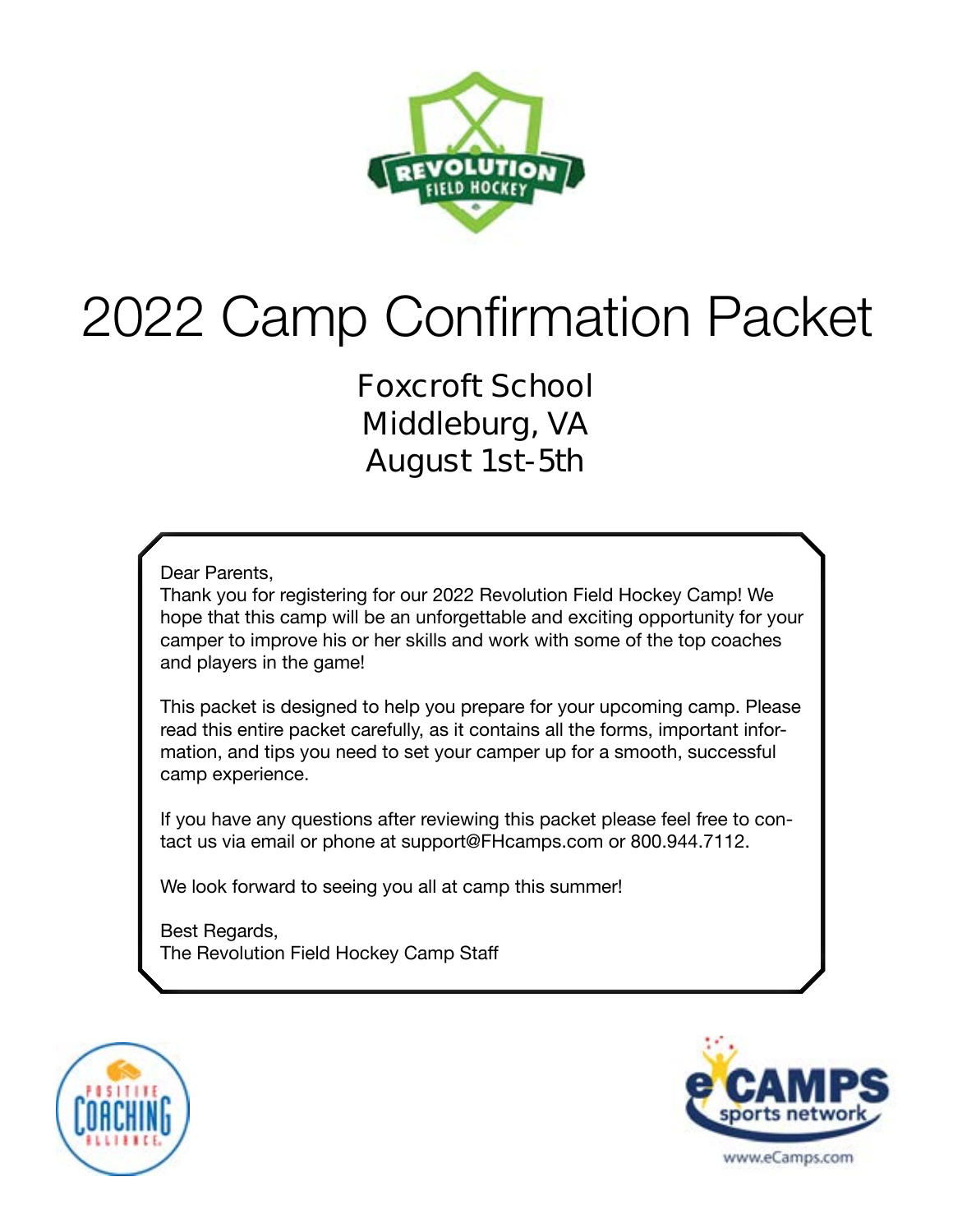### **2022 Revolution Field Hockey Camp**



#### Our Mission

The Revolution Field Hockey Camps were developed to provide young athletes with the opportunity to become better field hockey players by providing instruction from the top coaches in a positive and fun atmosphere.

#### Health and Safety

We want to ensure your child a safe and positive environment during their time at camp. Campers are expected to abide by the camp rules and live by our core values. Drugs, alcohol and tobacco products are strictly forbidden and constitute, along with general misconduct, grounds for dismissal from camp without a refund.

#### Cancellation Policy

#### Final Payment

**EXCELLENCE** – We inspire our campers by providing an unforgettable experience that is the result of a dedicated staff, a progressive instructional curriculum and superior customer service.

*FUN –* We create lasting memories and friendships at camp by surrounding the campers with a passionate camp staff and a creative daily schedule that fosters meaningful interaction with all campers. We always remember that after all, this is camp!

#### Core Values

**IMPROVEMENT** – We provide a unique opportunity for campers to improve their game through personal attention, setting goals and an energetic staff that is committed to the individual development of each camper.

**SAFETY** – We promote a safe and healthy camp environment by providing a responsible staff that supervises all camp activities and who are trained to be role models for our campers both on and off the field.

**SPORTSMANSHIP –** We practice teamwork through leadership opportunities that lead to on-field lessons of integrity, honesty and mutual encouragement.

> Camp can be even more fun with a friend. Space is still available, so remember to tell your teammates to check out this session at FHcamps.com!



Final Payments are due in our office by May 15th. Any camper with a remaining balance will be prohibited from checking into camp. We do not accept final payments at camp. Final payments can be paid via mail, over the phone, or through your online account. If you are unsure about your balance, please call us at 800.944.7112

Any Camper who must cancel their registration more than fifteen (15) days prior to the Camp start date will receive a voucher equal to the full amount of Camp tuition already paid which may be used toward any program or camp offered by eCamps. If a Camper must cancel their registration fourteen (14) days or fewer prior to the start of Camp, eCamps will issue Camper or Parent a voucher equal to 50% of the Camp tuition, which may be used toward any program or camp offered by eCamps. Vouchers are valid for any eCamps program within the same or next calendar year and are also transferable to another family member. Camp vouchers are not extended to Campers who leave Camp after the start of a session. The \$25 registration fee is non-refundable. *Cash refunds are not offered under any circumstances.*

## **2022 Revolution Field Hockey Camp**

### *Don't Forget to Tell Your Friends!*

#### CHECK-OUT

#### EXTENDED DAY CAMPERS

#### KEY DEPOSIT

#### HEALTH FORMS

Campers will check out at 12pm at the check-in location. Parents are encourged to attend the morning session of games on the last day starting at 9am! Check-out will occur immediately after the closing ceremony.

Beyond the first day, you should plan on arriving dressed and ready to play at 8:15am. Extended day campers can be dropped off directly at the field. Pick up will be at 8:30pm the after the evening session. Lunch and dinner are included.

The school requires a key deposit of \$100 per overnight camper. Please bring a check made out to "Revolution Field Hockey Camps". The check will be returned to you at checkout when your camper's key is turned in.

Every camper must have the attached health history and release form filled out in order to attend camp. This form should be brought to camp and handed in at check in- **please do not mail ahead**.

#### COVID - [OVERNIGHT CAMP PROCEDURES & PROTOCOLS](https://laxcamps.com/wp-content/uploads/COVID-19-eCamps-Sports-Network-Guidlines-Overnight-Camp.pdf) *NO PROOF OF COVID-19 VACCINATION OR TESTS ARE REQUIRED FOR THIS CAMP*

\*A physician's signiture is required on this form ONLY if you are attending a camp in CT, MA or NY. An attached physicians signed physical form from within two years will suffice. Camps in CT require the 'Administration of Medication' form for any medication brought to camp--this form can be found on FHCamps.com.

#### CHECK-IN

Check in on the first day of camp will be between 12-1pm at Orchard dorm. Dinner will be the first meal served. All campers should arrive dressed and ready for their first session. *Check-in will take place at Orchard Dorm!*